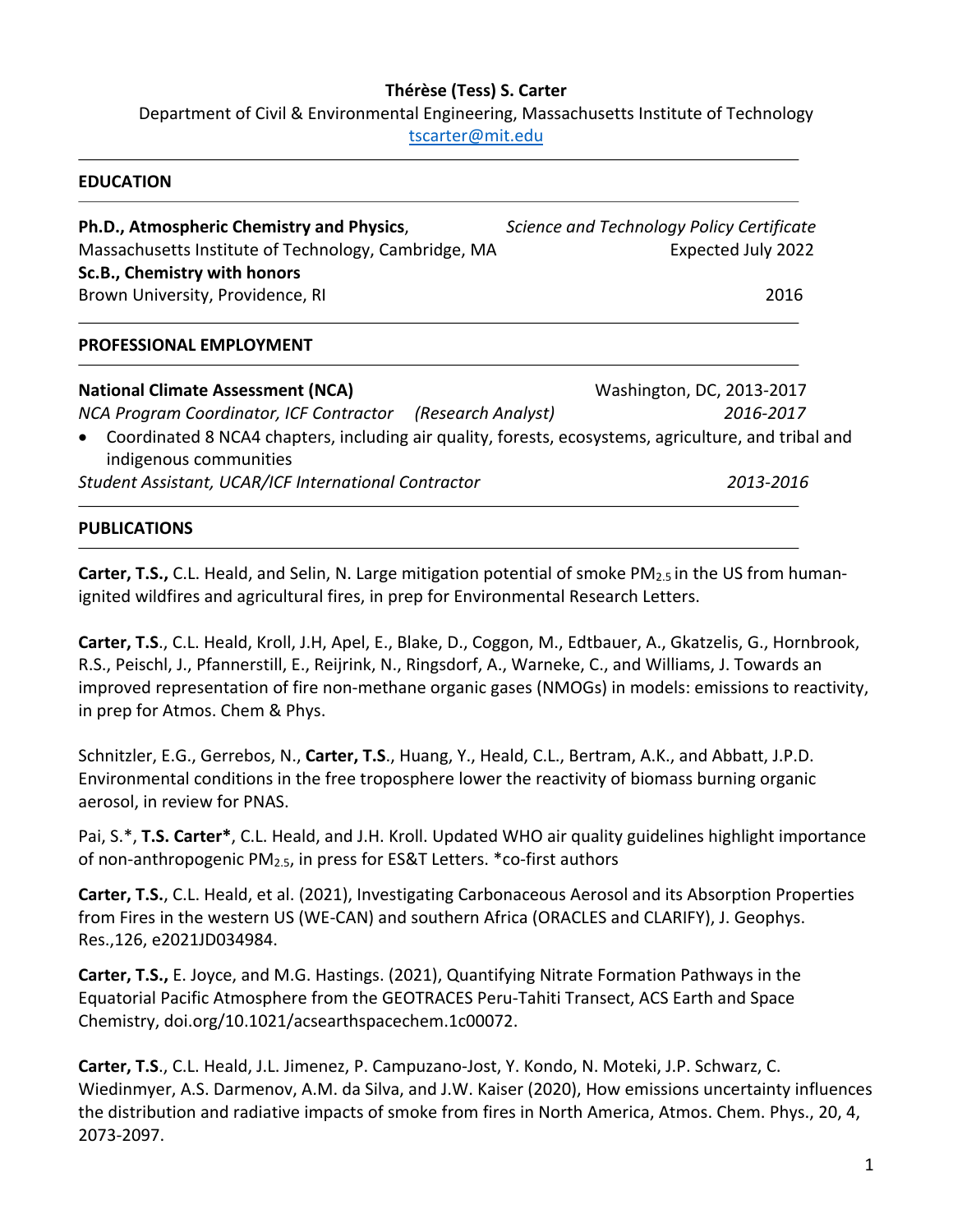Avery, C.W., **T.S. Carter**, K.L.M. Lewis, K. Reeves, and D.R. Reidmiller, 2018: Report Development Process. In *Impacts, Risks, and Adaptation in the United States: Fourth National Climate Assessment, Volume II* [Reidmiller, D.R., C.W. Avery, D.R. Easterling, K.E. Kunkel, K.L.M. Lewis, T.K. Maycock, and B.C. Stewart (eds.)]. U.S. Global Change Research Program, Washington, DC, USA. doi: 10.7930/NCA4.2018.AP1

**Carter, T**., Clark, C., Fenn, M., Jovan, S., Perakis, S., Riddell, J., Schaberg, P., Greaver, T., and M. Hastings (2017), Mechanisms of nitrogen deposition effects on temperate forest lichens and trees, Ecosphere, 8, 3:e01717.

## **AWARDS AND HONORS**

| Alternate, NOAA Climate & Global Change Postdoctoral Fellowship                         | 2022             |
|-----------------------------------------------------------------------------------------|------------------|
| 2 <sup>nd</sup> Place, Peter B. Wagner Memorial Award for Women in Atmospheric Sciences | 2020             |
| Ida M. Green Fellowship, MIT                                                            | 2017-2018        |
| Sigma Xi Science Honors Society                                                         | May 2016         |
| Voss Undergraduate & Royce Fellowships, Brown University                                | Summer 2015      |
| <b>Udall Scholarship Honorable Mention</b>                                              | Spring 2015      |
| AGU Student Travel Grant & Research at Brown (RAB) Grant                                | <b>Fall 2014</b> |
|                                                                                         |                  |

### **PRESENTATIONS**

American Geophysical Union (AGU) Annual Meeting (New Orleans, December 2021)

- *Talk*: Towards an Improved Representation of Fire VOCs: Emissions to Reactivity
- American Association for Aerosol Research (AAAR) Annual Meeting (Virtual, October 2021)
- *Talk: Investigating Carbonaceous Aerosol and its Absorption Properties from Fires in the Western US (WE-CAN) and Southern Africa (ORACLES and CLARIFY).*
- American Geophysical Union (AGU) Annual Meeting (Virtual, December 2020)
- *Talk*: Investigating fire aerosol and its absorption properties in the western US & southern Africa

Co-organizer & Panelist, Brown University IBES Webinar (Virtual, Dec 9, 2020)

• Through the Fire and Smoke: Causes, Consequences, and Solutions to Western U.S. Wildfires MIT Department of Civil & Environmental Engineering Seminar (Cambridge, MA, April 24, 2020)

• *Invited Talk:* Investigating the representation of smoke and implications for air quality and climate American Geophysical Union (AGU) Annual Meeting (San Francisco, CA, December 2019)

- *Poster*: Investigating carbonaceous aerosol in the western US (WE-CAN) and in Africa (ORACLES) 9th International GEOS-Chem Conference (Cambridge, MA, May 9, 2019)
- *Talk:* Investigating biomass burning aerosol in North America
- American Meteorological Society Conference (Phoenix, AZ, January 10, 2019)
- *Talk*: Investigating biomass burning aerosol in North America

International Global Atmospheric Chemistry (IGAC) Conference (Takamatsu, Japan, Sep. 2018)

• *Poster:* Investigating biomass burning aerosol in North America

MIT Emergency Operations Center (Cambridge, MA, August 2018)

• *Talk* on wildfires and their air quality impacts to MIT emergency managers

*And many others prior to 2017 related to the National Climate Assessment and undergrad work, including an invited presentation to the North American Carbon Program's Science Leadership Group*